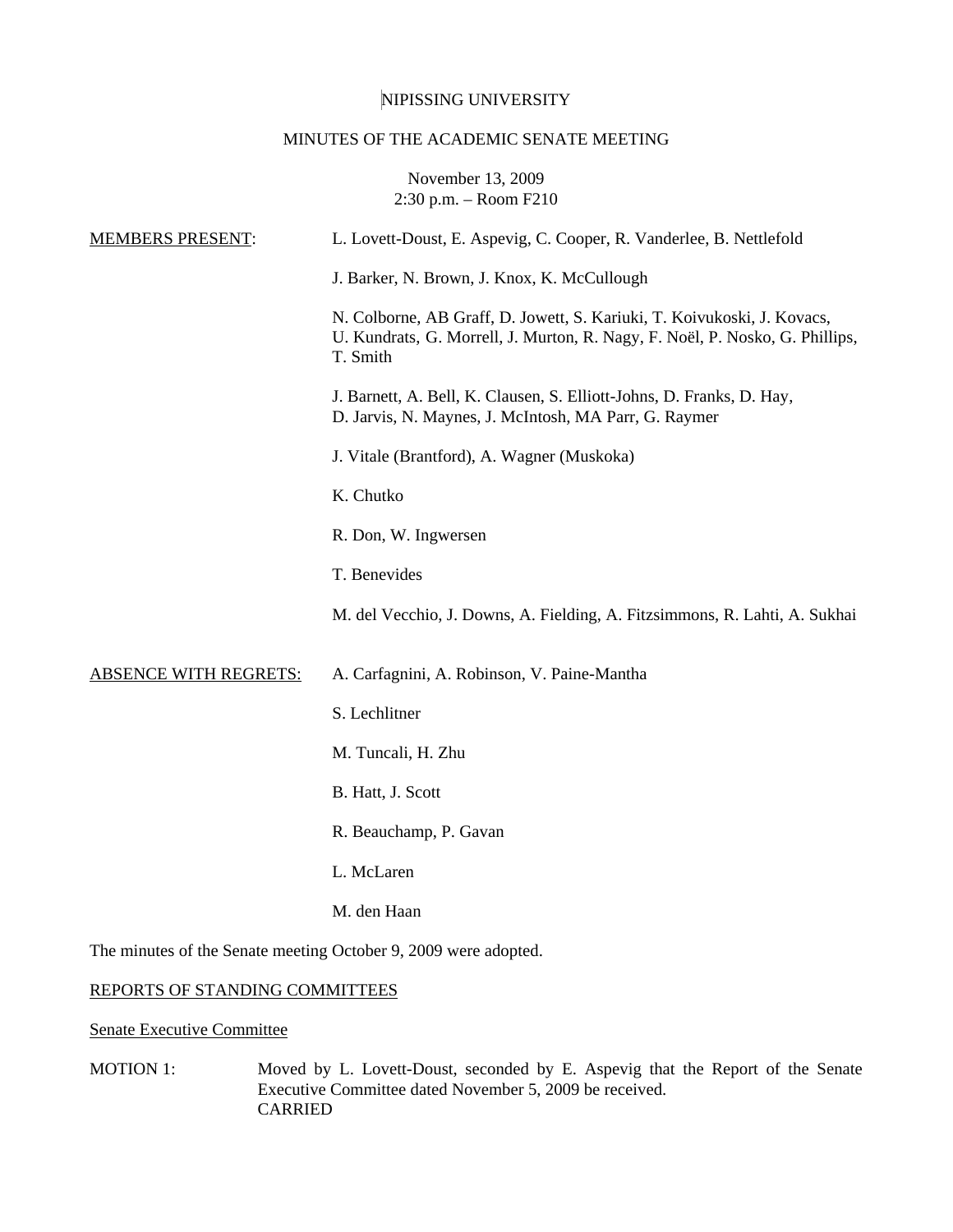#### Undergraduate Studies Committee

- October 20, 2009 Report
- MOTION 2: Moved by C. Cooper, seconded by AB Graff that Senate receive the Report of the Undergraduate Studies Committee dated October 20, 2009. CARRIED
- MOTION 3: Moved by C. Cooper, seconded by AB Graff that Senate consider receipt of the USC motion to amend the Exam Policy and Procedures document to add the statement *"students shall not be permitted to submit their exam and leave the exam room within the first hour of the scheduled exam."* CARRIED
- MOTION 4: Moved by C. Cooper, seconded by AB Graff that Senate approve the USC motion to amend the Exam Policy and Procedures document to add the statement *"students shall not be permitted to submit their exam and leave the exam room within the first hour of the scheduled exam."* CARRIED
- October 27, 2009 Report
- MOTION 5: Moved by C. Cooper, seconded by AB Graff that Senate receive the Report of the Undergraduate Studies Committee dated October 27, 2009. CARRIED
- MOTION 6: Moved by C. Cooper, seconded by R. Vanderlee that Senate approve that each academic unit review their course descriptions in the academic calendar for consistency, namely that they are 1) written in the active voice; 2) consistent in the use of tenses (present tense only); 3) provide the overarching themes that highlight the essence of the course; 4) written in language that is understandable to students; and 5) confined to 50- 75 words in length. Deadline February 28, 2010. DEFEATED
- MOTION 7: Moved by C. Cooper, seconded by AB Graff that Senate approve only those curricular packages submitted by an academic unit by June 30 to be included in the academic calendar for the following academic year.
- MOTION 8: Moved by L. Lovett-Doust, seconded by AB Graff that Motion 7 of the USC report be referred back to the Undergraduate Studies Committee with instructions to take into account:
	- 1. the necessity of preparing new course offerings for programs;
	- 2. the necessity of proper editing; and
	- 3. bearing in mind the timeline of the calendar production.

CARRIED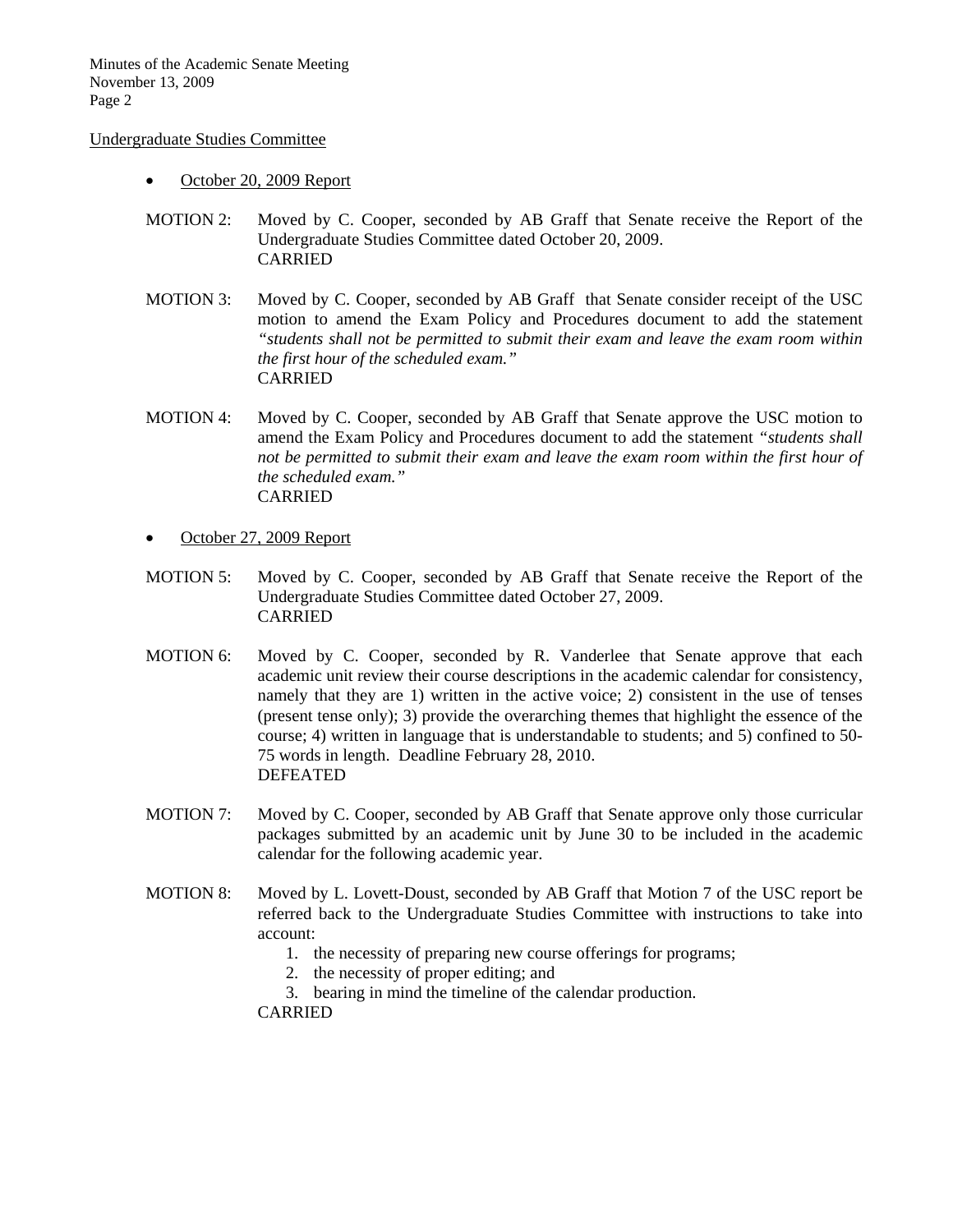#### Graduate Studies Committee

- MOTION 9: Moved by E. Aspevig, seconded by J. Murton that the Report of the Graduate Studies Committee dated November 2, 2009 be received as outlined. CARRIED
- MOTION 10: Moved by E. Aspevig, second by L. Lovett-Doust that Senate approve the addition of the EDUC5296 New Literacies: Making Multiple Meanings to the MEd program, as outlined. CARRIED

### AMENDMENT of BY-LAWS

- **Notice of Motion (regarding Admissions & Enrolment Subcommittee)**
	- That Article  $9.2.1(c(i))$  of the Senate bylaws be removed from the terms of reference of the Admissions and Enrolment Subcommittee and added to the terms of reference of the Undergraduate Studies Committee as Article 9.3(c(iv)).
- **Notice of Motion (regarding Undergraduate Standing & Petitions Subcommittee)** That Article  $9.3.1(c(iv))$  of the Senate bylaws be removed from the terms of reference of the Undergraduate Standing and Petitions Subcommittee and added to the terms of reference of the Senate Executive Committee as Article 9.1(c(ix)).
- **Notice of Motion (regarding the Order of Senate Business)**
	- That Article 6.3 of the Senate bylaws be modified so that Announcements be moved from its current position as  $6.3(a(iv)$  to  $6.3(a(xi))$ .

# • **Notice of Motion (regarding Nipissing University Research Council)**

That Article 10.2(a) of the Senate bylaws be modified to read as follows: Voting Members:

- (i) the Dean of each Faculty;
- (ii) Two (2) Canada Research Chairs (one NSERC representative and one SSHRC representative);
- (iii) Six (6) Faculty members, one faculty member from each Faculty representing the Tri-Council disciplines to include: 2 CIHR, 2 NSERC, and 2 SSHRC as elected by Senate.

Non-Voting Members:

- (iv) Vice-President, Academic & Research, who shall be Chair;
- (v) Director of Research Services and Graduate Studies;
- (vi) Executive Director of Library Services

\*\*Quorum is reached when six (6) voting members are in attendance of which four (4) will be faculty representatives.

Resource Persons:

Persons that are invited to provide information or participate in a meeting at the request of the NURC, as need be;

Chair of the Research Ethics Board

Chair of the Animal Care Committee

Chief Information Office or his/her delegate responsible for UTS research support

Director of Finance or his/her delegate responsible for research support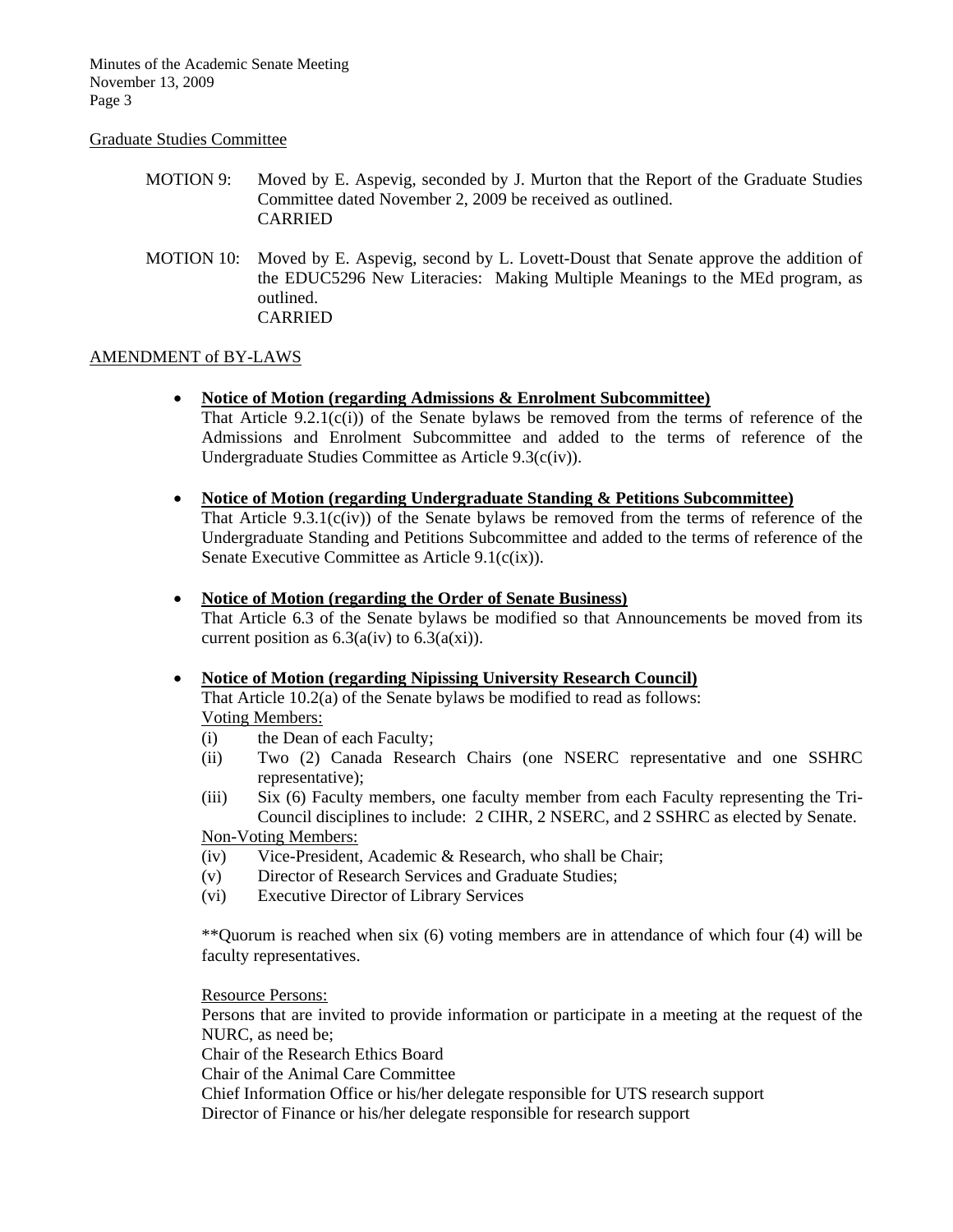> Executive Director of Advancement or his/her delegate, preferably the Manager of Integrated Marketing Communications One student representative from a Graduate Program One 4th year Honours Student representative

- MOTION 11: Moved by K. McCullough, seconded by E. Aspevig that Senate consider voting on the Notice of Motion regarding changes to the membership of the Nipissing University Research Council. CARRIED
- MOTION 12: Moved by K. McCullough, seconded by AB Graff that Senate approve the changes to the membership of the Nipissing University Research Council. CARRIED

# • **Notice of Motion (regarding the Academic Planning Committee)** That Article 9.2(a) of the Senate bylaws be amended to add "*the Executive Director Library, Services, or designate"* as a non-voting member.

# **ELECTIONS**

MOTION 13: Moved by J. McIntosh, seconded by A. Bell that Senate approve the membership of the Library Advisory Subcommittee as outlined. CARRIED

# REPORTS FROM OTHER BODIES

# Alumni Association

Senator Benevides announced that the Nipissing University Alumni Association is beginning the process of planning a homecoming for October 2010. The hope is to have a large faculty turnout so alumni will be able reconnect with their former professors.

# Council of Ontario Universities (Academic Colleague)

Senator Graff provided an update on several COU issues. She indicated that the IUTS service will no longer be housed at York University but will be done by Purolator on a cost recovery basis.

Senator Graff also noted that COU, on behalf of the Ontario government, is launching a competition for one Chair in Renewable Energy Technologies and Health and two Chairs in Green Chemistry and Engineering.

At their recent meeting, COU academic colleagues were advised that the provincial government is focusing on a number of key areas in their upcoming post secondary plan. Enrollment growth, differentiation grants (a hot button item at smaller institutions), student mobility and pathways, multi-lateral agreements and accountability are some of the areas that will be examined. Senator Graff also noted that UPRAC responsibility has now been assumed by OCAV. Academic colleagues were also given a presentation by the Ontario Council of University Libraries (OCUL), part of which outlined a new model of libraries.

# Personal Harassment and Discrimination Committee

Senator Hay announced that the committee met in September and October and is currently in the process of reviewing the personal harassment and discrimination policy.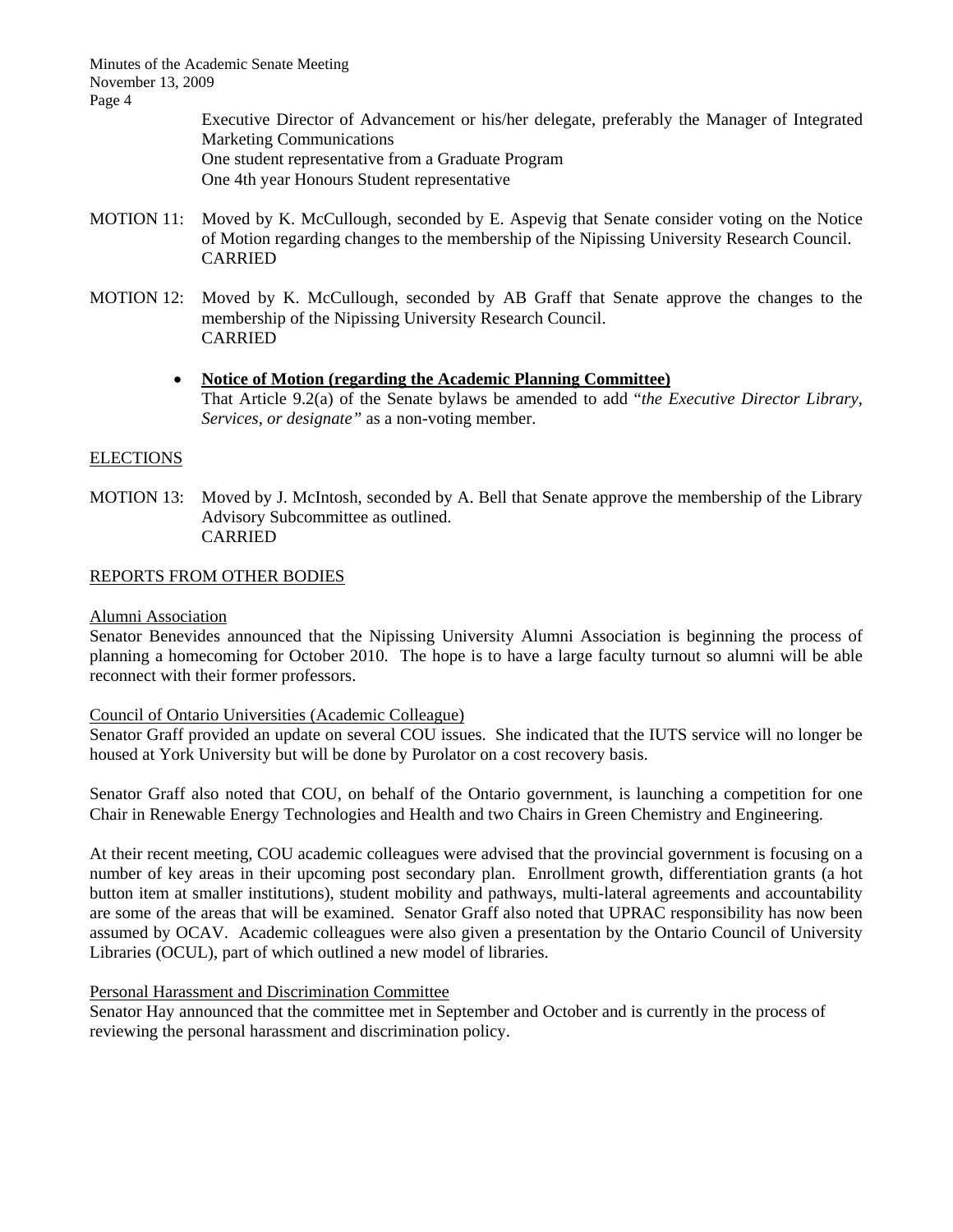The President commented on the recent meeting of the Association of Universities and Colleges in Canada (AUCC) held in Ottawa. AUCC's new president, Paul Davidson, announced new AUCC initiatives including an internationalization strategy and second language strategies. Mr. Davidson acknowledged the impact on the Canadian economy by international students.

The President also attended the Ontario Economic Summit where participants had the opportunity to question the various provincial ministers about post secondary education and the economy and its impact in various parts of the province. Of particular interest to the northern Presidents is the parallel between regional economic development and post secondary education. The Proposed Growth Plan for Northern Ontario was released in late October and outlines areas such as infrastructure, education, training, energy, research and economic development that must be brought together to strengthen the north. The President remarked that this plan appears to be less developed than the Golden Horseshoe Growth Plan.

The Globe & Mail and Maclean's surveys were recently published. There are categories Nipissing excelled in but the President added that there are challenges that must be addressed. She added that all of Nipissing's publications will be reviewed as these are our face to the world.

The Vice-President Academic and Research provided an oral report from Academic Planning (with a notation that a written report will be forthcoming for the December Senate meeting) He indicated that the UPRAC reports for Geography and Fine Arts have been received. There will be a UPRAC review for English Studies in 2010. Advice is being sought from COU to determine if the Nursing and Education accreditation reports could be used as their submission for UPRAC reviews. The Vice-President commented on the great BIOMASS Conference and the positive feedback that was generated.

The Dean of Applied and Professional Studies congratulated the organizers of the recent BIOMASS conference which hosted more than 400 participants, including political and international representatives.

The Dean of Arts and Science extended his congratulations to Dr. Jeff Dech, a co-recipient of a \$160K grant from Geoide. This funding is part of a larger project that includes additional funding from Ontario Centres of Excellence (proposal under review) and Queen's University. The grants go towards a 2-year project on forest bioproducts. The total project cost is \$3.0M.

Senator Fitzsimmons from NUSU announced that students had signed a petition against the rise in tuition fees. These petitions are being sent to the province. She also mentioned that November was "Movember" month with students growing moustaches and raising awareness of prostate cancer research. Senator Fitzsimmons noted that a table has been set up in the student centre hallway where donations can be made to this worthy cause. To date, more than \$1.0K has been raised. She also announced that the student food bank was very low and a food drive was currently underway. The students were also entering a parade float for the Santa Claus parade.

Senator Nettlefold announced that there will be a faculty book launch in the Library Lounge on December 3 from 4:00 to 6:00 p.m.

Senator Maynes was pleased to report that a successful Scholastic Book Fair was held earlier this week by the Year 5 Concurrent Education Students. A portion of the fair's proceeds will be donated to the library at One Kids Place.